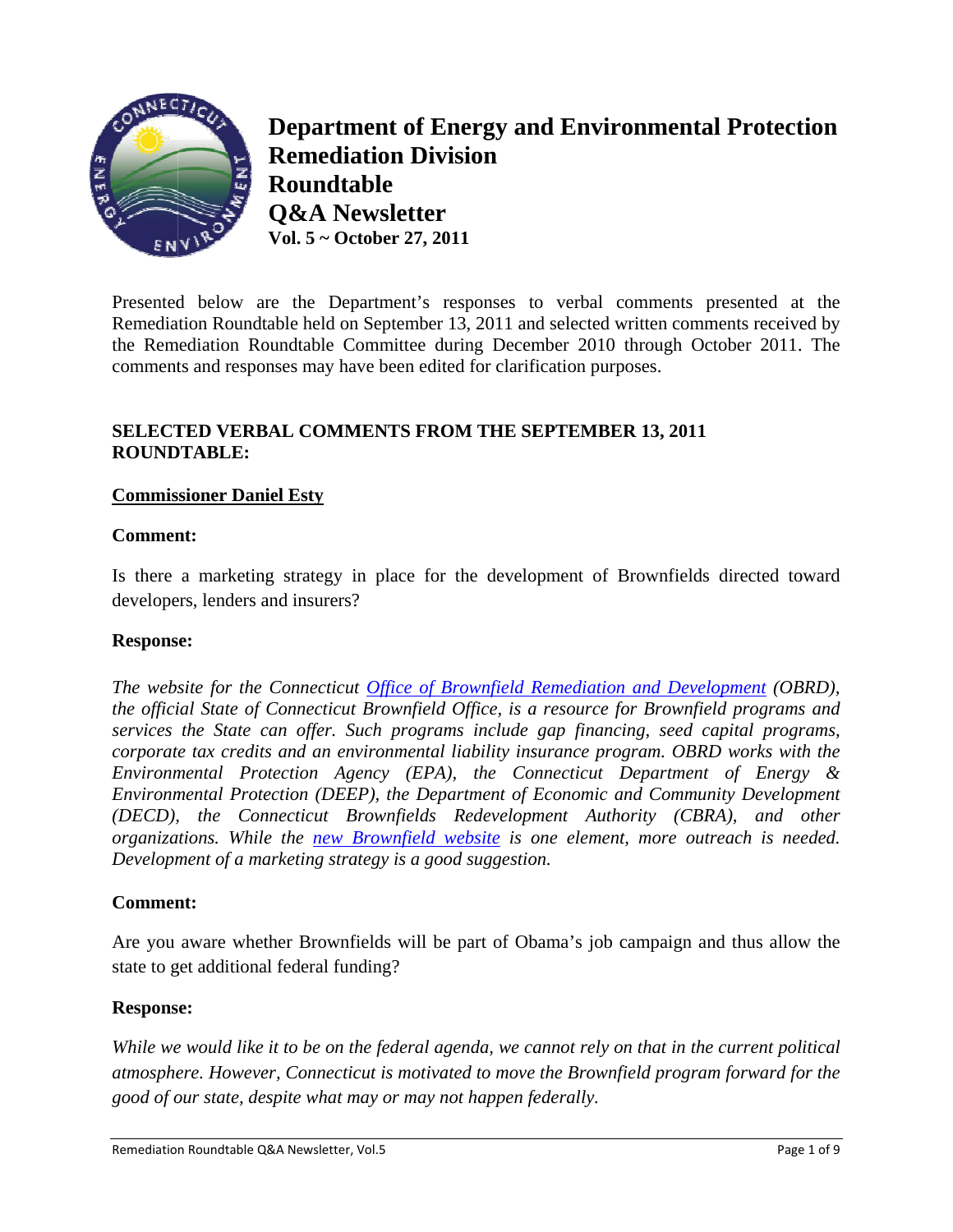What is your take on the receptiveness of the legislature this year in terms of making changes to the Remediation Division and legislation?

## **Response:**

*There is a great bipartisan commitment from the legislature to work with DEEP through these changes in order to improve our programs.* 

## **Comment:**

Is it possible to make provisions within the legislative package so that the legislation can be revisited and revised as appropriate on a regular basis?

### **Response:**

*DEEP is committed to revisiting legislation regularly to fix what doesn't work, but the goal is to get the package substantially correct the first time around. The hope is that financers and developers will stick with us and be able to have confidence to make decisions based on strong legislation that may have minimal changes over the life of a project.* 

## **Comment:**

Brownfield projects are often defeated by uncertainty of costs, not necessarily the costs themselves. Does DEEP have a way to achieve better certainty?

### **Response:**

*Our goal is to narrow that zone of uncertainty and tailor the remedies based upon the economics of the different communities where the Brownfields are located while taking into account the health risks associated with each site. We want to give particular attention to "upside down" sites (those that have remedial costs or mortgages in excess of the value of the property) and those that have remained unused for great periods of time where the economic possibilities of redevelopment are great.* 

### **Comment:**

There are smaller sites where the property value (\$300,000 - \$800,000) does not command the cost of cleanup. A tailored approach is needed .Will those sites be considered?

### **Response:**

*Yes. Those sites will be kept in mind as legislation is developed. One lower cost tool already developed is the Targeted Brownfield Remedy. The goal is to balance health risks with the economic costs to remediate.*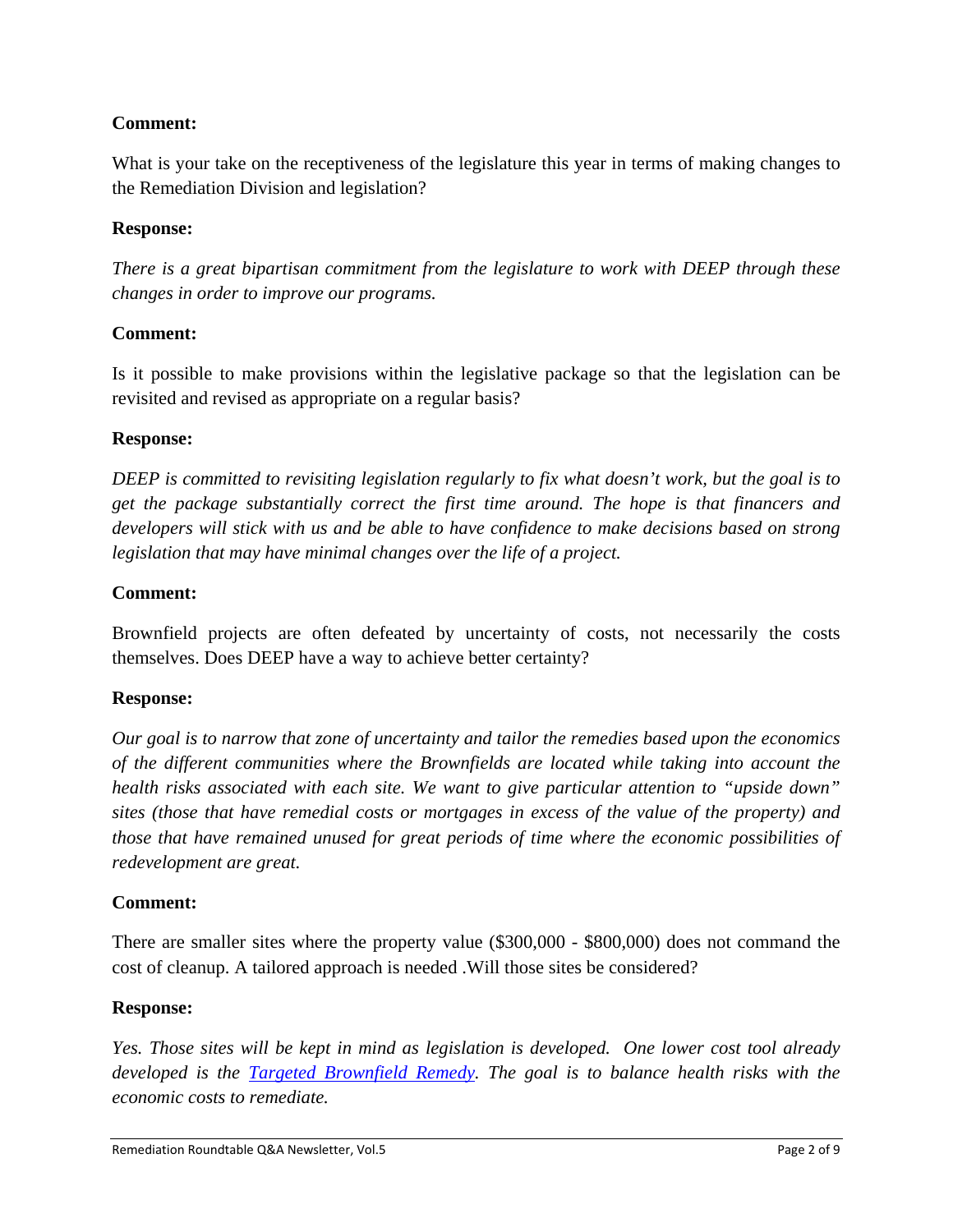How often does DEEP talk to other states to find out what works for them?

## **Response:**

*DEEP staff is in contact with other states on a regular basis through the Transformation project and through attendance at nationwide conferences. We encourage others outside the agency to be in contact with other states as well, as they may get a different perspective. We are not only looking for feedback as to what works in other states but also what doesn't work and why.* 

## **Comprehensive Evaluation and Transformation**

## **Comment:**

When do you expect to see a proposed result? Will there be an opportunity to provide comments?

## **Response:**

*We do not have a specific date at this time. It will depend on the completion of the internal review process. We do anticipate having a public review and comment period. The legislative process will also provide time for public comment. The Department will report to the Governor and Committees having cognizance over commerce and environment on the outcome of this evaluation and provide proposals for transformation by December 15, 2011.*

### **Comment:**

Does DEEP have a specific format for public comment?

### **Response:**

*There is no specific format that is required; comments may be submitted in any format – e-mail, letters, etc. The Department encourages you to submit your comments via e-mail.* 

*If you are interested in staying involved and up-to-date, please ensure that you are signed up for Remediation e-alerts, so you are informed when we post additional information on these pages.* 

# **List of Contaminated Sites Work Group Report Out**

### **Comment:**

Is the list of contaminated sites delivered publically as a PDF document?

### **Response:**

*Yes. The list is delivered to each Town on a quarterly basis.*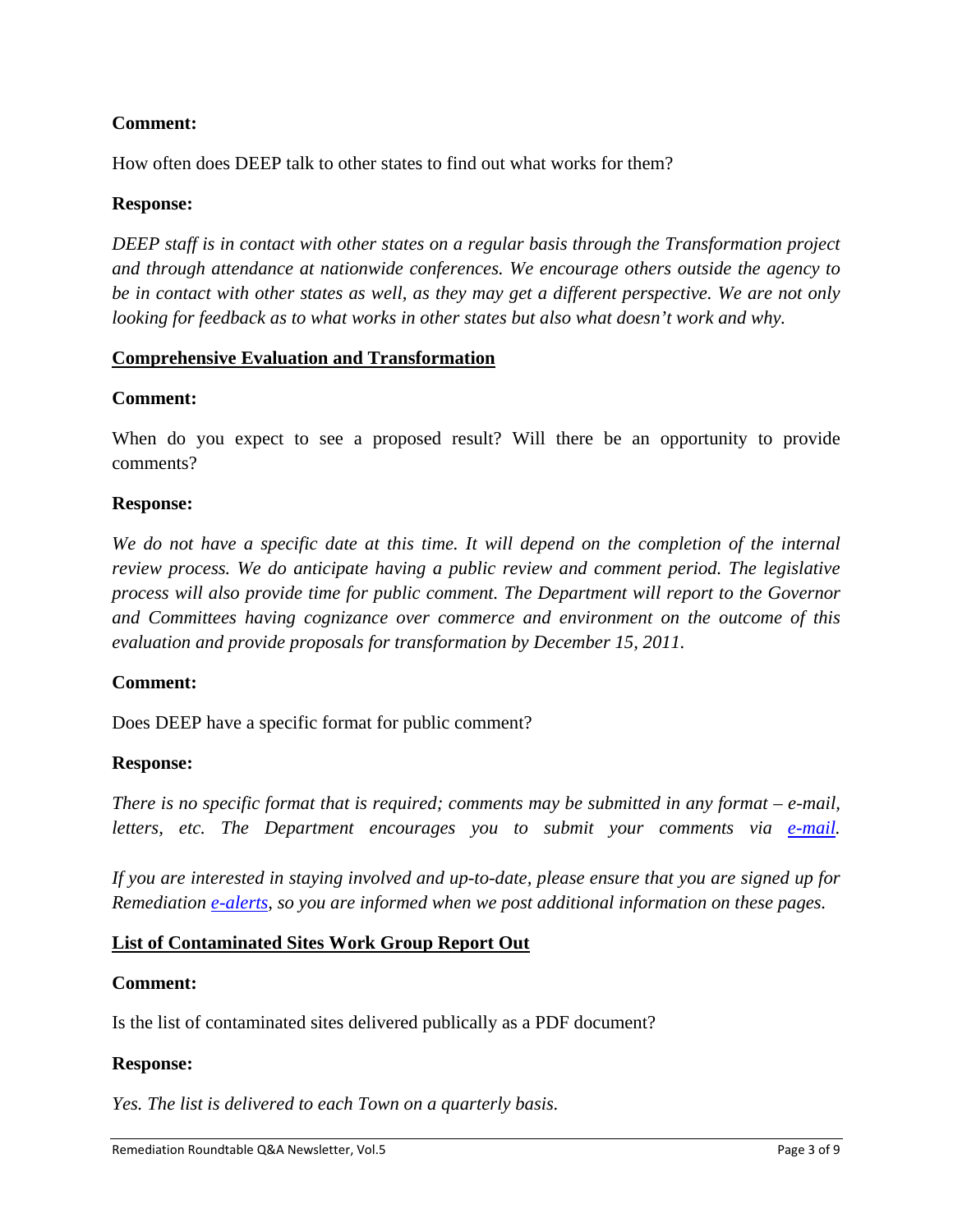How many of the fields in the PDF file are populated? Ten percent?

## **Response:**

*It depends on the site and the remediation program or programs that each site has been involved with over time. The list draws data from several different data sources throughout the agency. Those data sources may not have the same fields and the databases that they are pulled from do not "speak" to one another. Many of the fields on the list are blank simply because that field is not applicable to that particular site and/or program.* 

## **Comment:**

If there is success in transforming the current statutes, will the workgroup meet again to adjust the fields in order to align with the changes?

## **Response:**

*If statutes are modified requiring changes to the list, the list will be modified to reflect such changes.* 

### **Comment:**

Does DEEP have funding available to keep this project moving forward?

### **Response:**

*At this time the short-term changes would not be an expensive endeavor and thus current funding would be sufficient. As the project moves toward the web-based changes, those may have more of a financial impact and will have to be evaluated to determine whether funds are sufficient.* 

### **Comment:**

Is there a mechanism in place for quality control of the data?

### **Response:**

*An e-mail address will be available for those who wish to alert DEEP of incorrect information. The information entered into the database is done by an Environmental Analyst or Processing Technician as it is received, so the information is of high quality. Any incorrect information can be brought to their attention for review and correction.*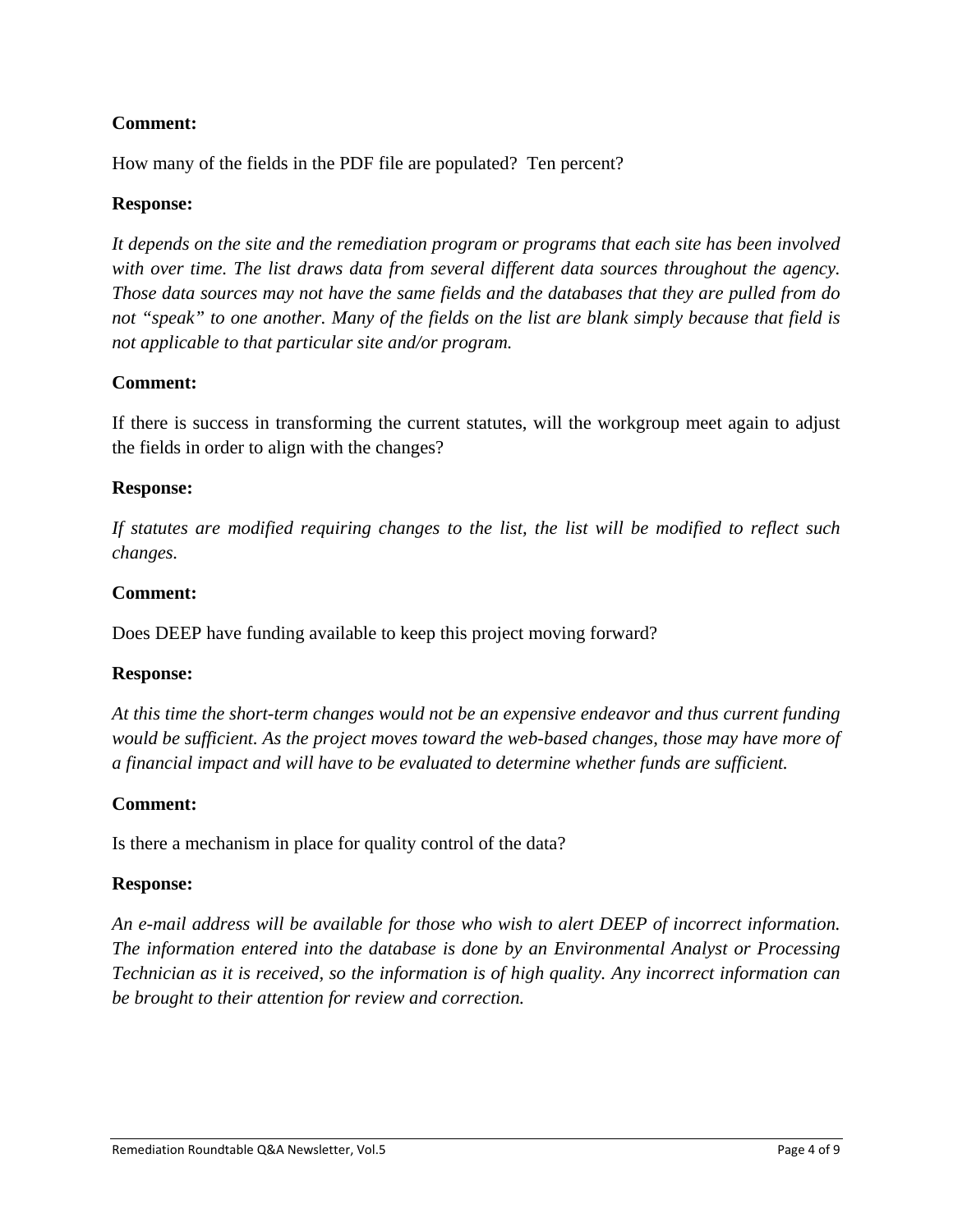How will spill reports be addressed in the updated list? There is confusion about the status of spill reports that are noted as "closed" and whether the release or the site has been fully remediated.

## **Response:**

*At this time spills that are referred to Remediation are added to the list. The "closed" designation under the Oil and Chemical Spills Division indicates that the emergency response actions have been concluded and that the Spills Division is no longer the lead for the particular case. The term "closed" under Remediation Division programs signifies that investigation and remediation has been completed in accordance with prevailing standards and guidelines and the RSRs.* 

## **Urban Fill Work Group Report Out**

(includes both verbal and written comments submitted to the workgroup)

## **Comment:**

Will PCBs be included in the definition?

## **Response:**

*No. The definition we are working with includes primarily metals and PAHs.* 

### **Comments:**

- Would coal ash placed 50 years ago or more as a result of homes and businesses be considered a release?
- Please consider incorporating provision(s) in the definition or approaches to urban fill so that this approach could be universally used to address material with constituents above RSR criteria that exist on Brownfield or redevelopment sites. As a suggestion, perhaps change the description from "urban fill" to "urban material" or some other expression that would encompass all these materials regardless of whether the material was placed as the result of historic filling operations or other activities.
- The Working Definition of Urban Fill includes a provision that requires "Contaminants" present above RSR criteria in the fill are not the result of any specific release." From an environmental protection standpoint, it shouldn't matter whether the material was brought on-site as part of historic filling activities or was just spread on the ground by site occupants.
- Should groundwater monitoring be performed to determine if groundwater has been impacted by the fill?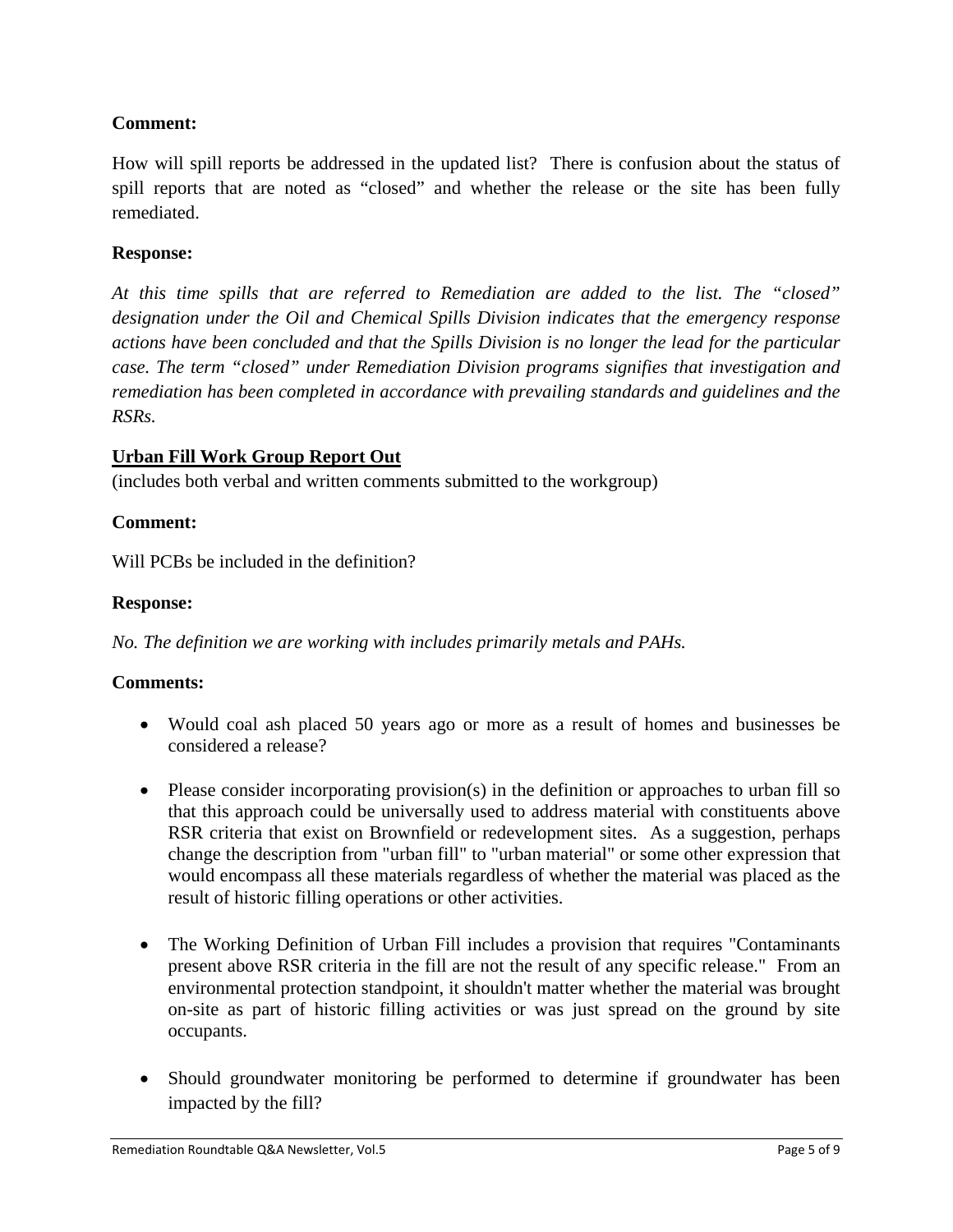# **Response:**

*The work group has been deliberating on these issues and will take your suggestions under advisement as they are all useful topics for us to consider. We are considering among other things whether urban fill needs to be "urban" and if it needs to be "fill", as well as the age of the material. The workgroup does not anticipate including recent and on-going releases as part of what would be defined as urban fill.* 

# **Comments:**

- What modifications can be made as to how urban fill is handled before changes are made to regulations and statutes?
- Will risk assessments be an option or will strict DEC compliance under the RSRs be required?
- How can changes be adopted in a guidance document if changes to statutes are not made?
- Would characterization of urban fill and how to define it be changed under the RSRs?

# **Response:**

*The consensus of the workgroup is that the definition of urban fill needs to be more detailed in a guidance document, with alternative approaches for adequate characterization of urban fill in context of the SCGD. We also think that a self implementing or pre-approved technology can be developed as a remedial strategy. In the near term, we need to develop a guidance document that would address how to deal with urban fill under the current framework that requires compliance with DEC and look at expedited review of options available under the existing RSRs.* 

# **Comment:**

Do we need to characterize urban fill in accordance with the Site Characterization Guidance Document?

# **Response:**

*See response above.* 

# **Comment:**

Usually, compliance with DEC is the problem with historic urban fill sites as leaching ended years ago. Therefore, an Engineered Control "Lite" is often used as the remedy. It is beneficial to consolidate the fill and then pave over the site. However, this requires a Solid Waste Permit. Because there are a few remedies which are used most often such as an engineered control, paving over, or consolidating fill and then paving over, this scenario would lend itself to the creation of a self-implementing remedy list. Is that a possibility?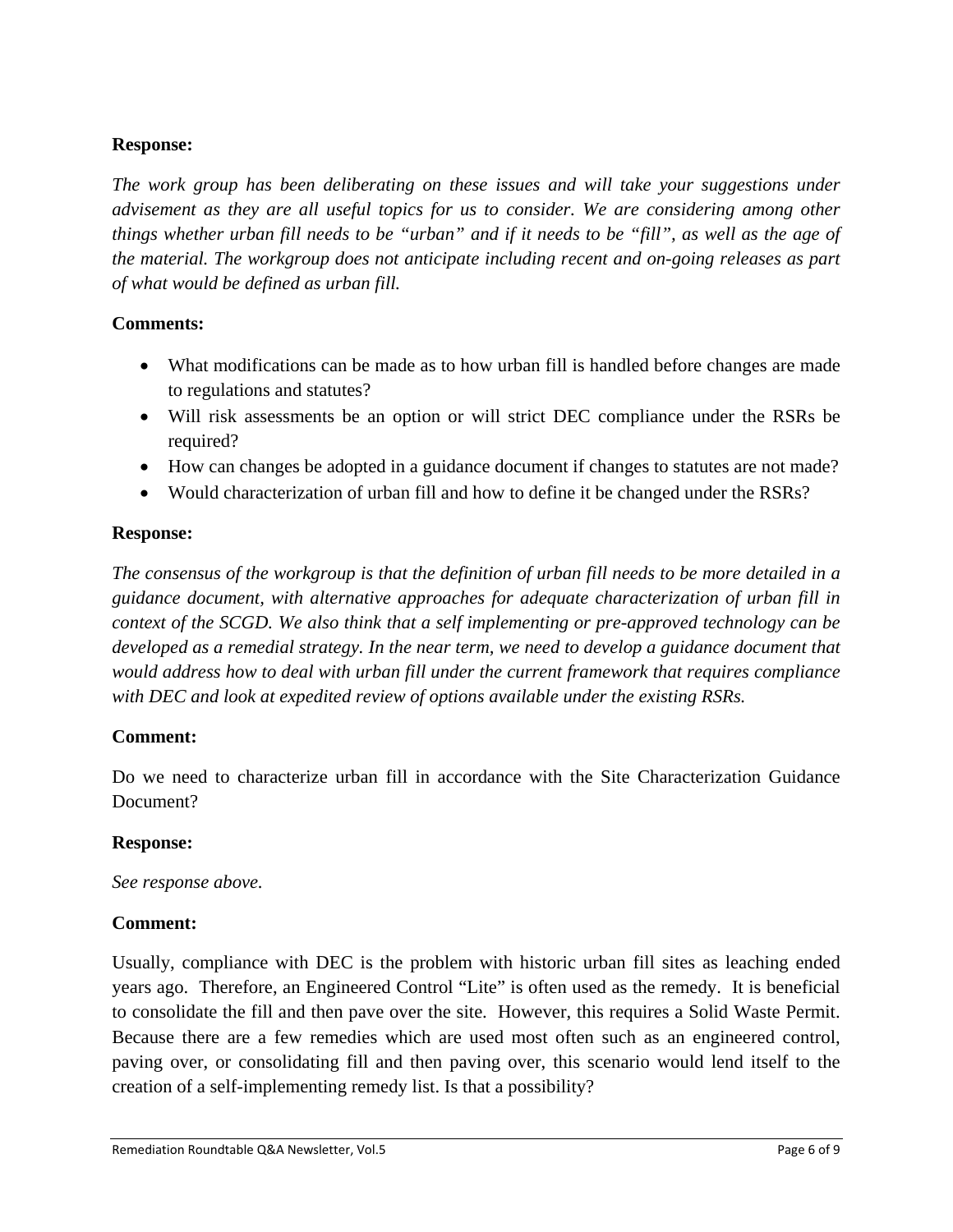## **Response:**

*That is a possibility. Under the RSRs, engineered controls are not self implementing; however, one option being considered is a list of standardized engineered controls to facilitate expedited approvals. In most cases reworking of urban fill on site would not constitute a solid waste disruption and so no permit would be needed. The workgroup will be coordinating with Solid Waste staff to provide further guidance.* 

## **Comment:**

Is urban fill defined based upon type of fill, not on area?

### **Response:**

*Yes, that is correct. We are working on a list of constituents that would be included under this definition and evaluating the concept of geographical locations.* 

## **Comment:**

The Massachusetts DEP allows use of an average, not limited to a 95% UCL, this makes the exposure point concentration determination more realistic. Resulting exposure point concentrations are used to evaluate hotspots.

#### **Response:**

*Characterization of urban fill may identify hot spots (above DEC but within the evolving urban fill definition). In light of the fact that characterization of urban fill would include fewer samples than a standard release area characterization, there are certain statistical analyses that are no longer appropriate.* 

*If you are using the urban fill characterization approach, you are most likely committing to implement some type of engineering or institutional controls at the site. Further discussion is needed to determine whether the level of characterization needed to support a presumed remedy of a cap at a site would be sufficient to also conclude that the urban fill does not exceed any RSR criteria.* 

*We will also evaluate other alternatives to the present statistical approaches allowed under the RSRs.*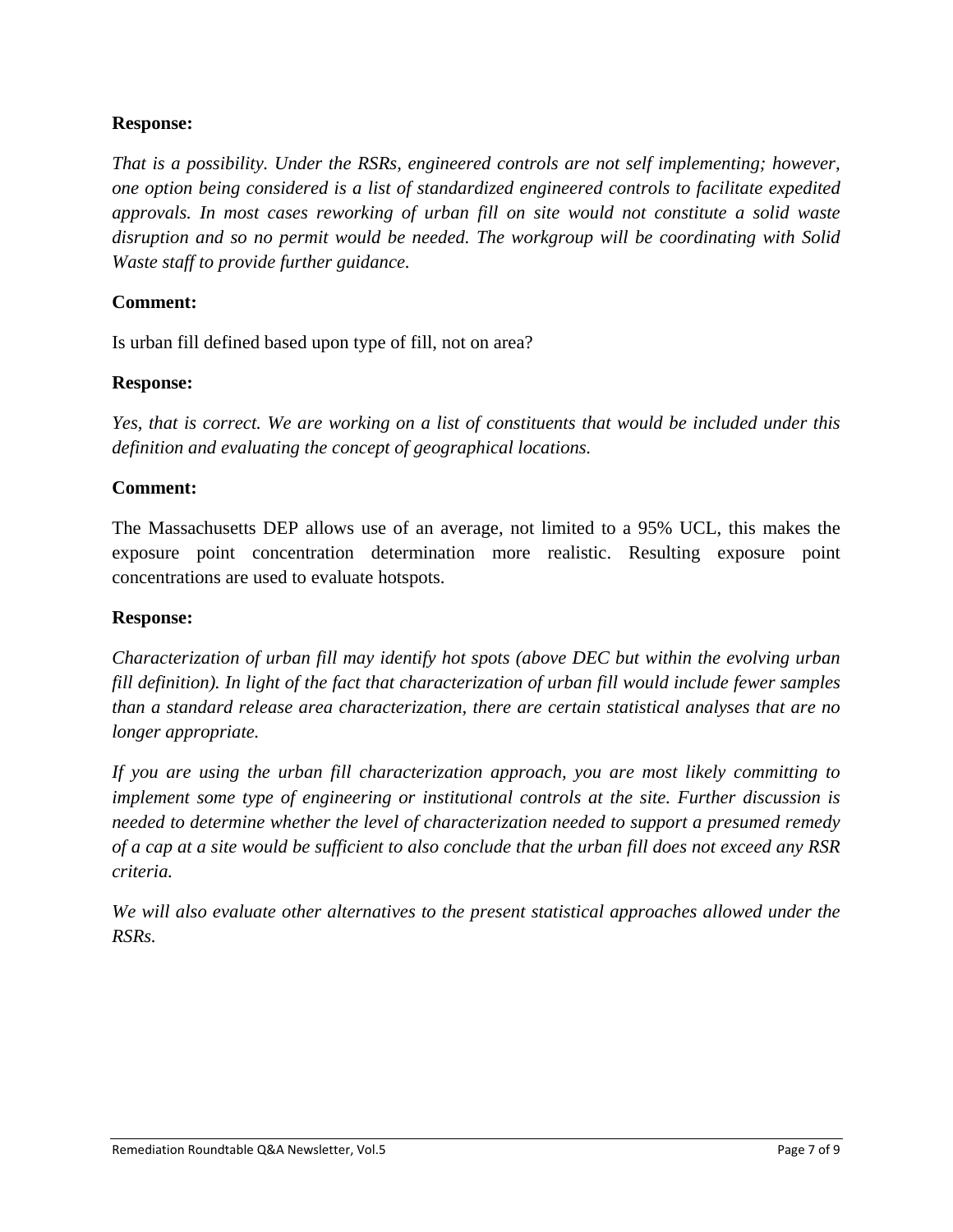# **SELECTED WRITTEN COMMENTS**

## **Comment (8/12/2011):**

For inorganics (and PCB/SVOCs/Pesticides) in a GA area, can you use both the 20x rule (to predict a maximum SPLP concentration from a total concentration) and the 10x rule (as laid out in the RSRs to compare a SPLP concentration to the GWPC) for the same sample? Would this be acceptable for demonstrating compliance?

## **Response:**

*There is no provision in the RSRs, Sections 22a-133k-1 through 22a-133k-3 of the Regulations of Connecticut State Agencies (RCSA), to use the 20x rule to demonstrate compliance with the pollutant mobility criteria (PMC). It is a conservative rule of thumb, a screening tool, and an informal approach.*

### **Comment (12/14/2010):**

What are the Remediation Division's requirements/expectations for sites not under order, not subject to CT Transfer Act, and not subject to RSRs?

### **Response:**

*For site/projects that do not specifically require remediation pursuant to the RSRs where contamination has been detected such that the contamination is causing an environmental hazard, Section 22a-6u of the Connecticut General Statutes (CGS) describes actions required for Significant Environmental Hazards. 22a-6u states that the owner of property which is the source of pollution causing the environmental hazard must notify the Department after they become aware of such conditions and that they must take steps to abate the hazard condition, as necessary. Please visit the Remediation website to read about the types of significant environmental hazards that must be reported to the Remediation Division.* 

*Also, for sites or projects that do not specifically require remediation pursuant to the RSRs where contamination has been detected in soil/groundwater at concentrations equal to or above the RSRs criteria and there is the potential for such contamination to constitute a health risk, the Department expects that appropriate steps be taken to mitigate any risk to public health and the environment as a result of such contamination. However, such sites/projects are not required to demonstrate compliance with RSRs.*